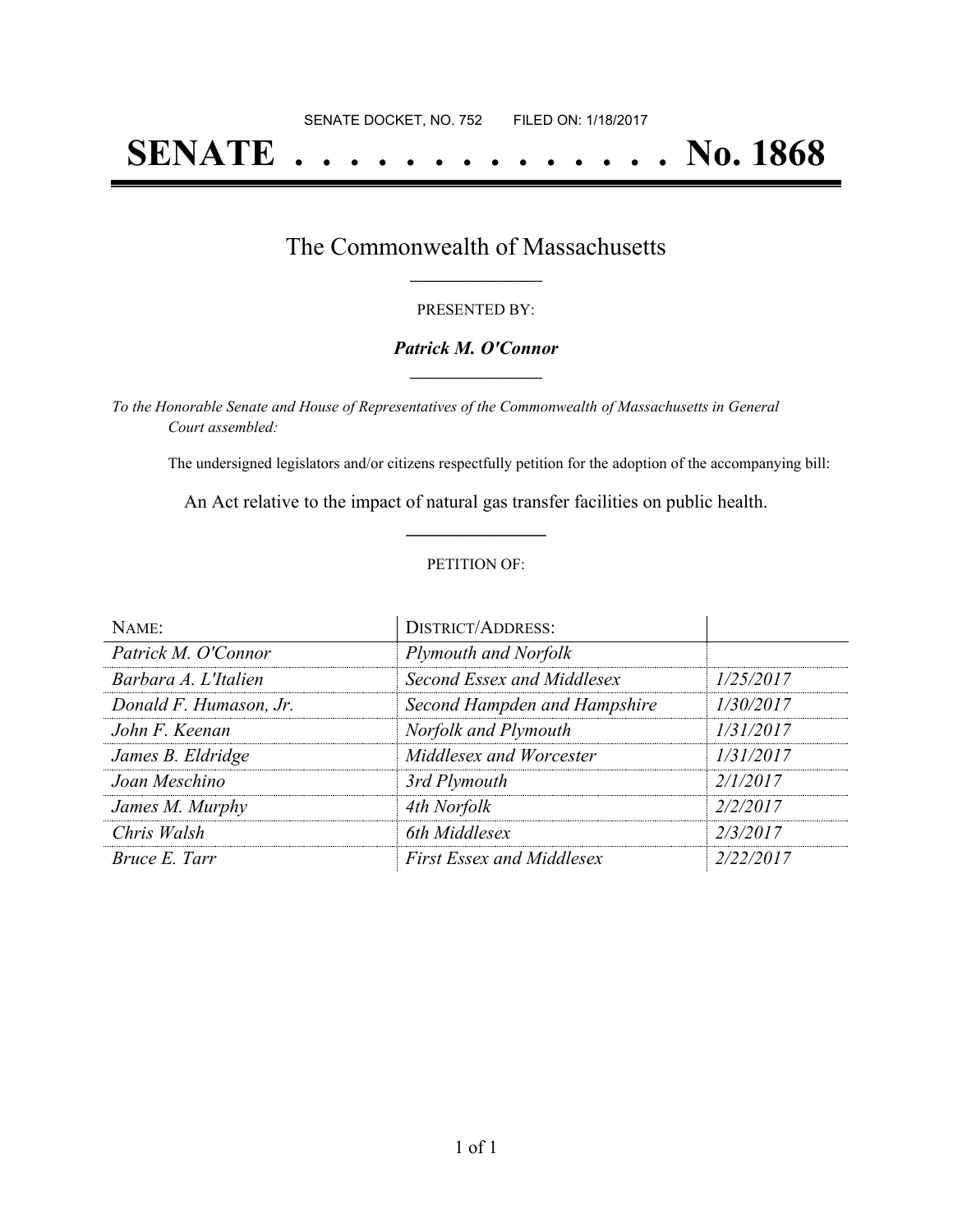# SENATE DOCKET, NO. 752 FILED ON: 1/18/2017 **SENATE . . . . . . . . . . . . . . No. 1868**

By Mr. O'Connor, a petition (accompanied by bill, Senate, No. 1868) of Patrick M. O'Connor, Barbara A. L'Italien, Donald F. Humason, Jr., John F. Keenan and other members of the General Court for legislation relative to the impact of natural gas transfer facilities on public health. Telecommunications, Utilities and Energy.

## The Commonwealth of Massachusetts

**In the One Hundred and Ninetieth General Court (2017-2018) \_\_\_\_\_\_\_\_\_\_\_\_\_\_\_**

**\_\_\_\_\_\_\_\_\_\_\_\_\_\_\_**

An Act relative to the impact of natural gas transfer facilities on public health.

Be it enacted by the Senate and House of Representatives in General Court assembled, and by the authority *of the same, as follows:*

 Section1. There is hereby established a moratorium of the issuance of permits for the hydraulic fracturing of natural gas within the legal boundaries of the Commonwealth. Section 2. (a) A school of public health within the state university of Massachusetts shall conduct a comprehensive health impact assessment following a model recommended by the

5 centers for disease control and prevention to examine potential public health impacts that

6 could be caused by the extraction or transportation or compression of natural gas. For the

7 purposes of this act, health impact assessment shall mean a combination of procedures, methods,

8 and tools by which a policy, program, or project may be judged as to its potential effects on the

9 health of a population, and the distribution of those effects within the population.

10 (b) Prior to the commencement of such assessment, the school of public health 11 conducting such assessment shall prepare a scoping document that will establish the parameters